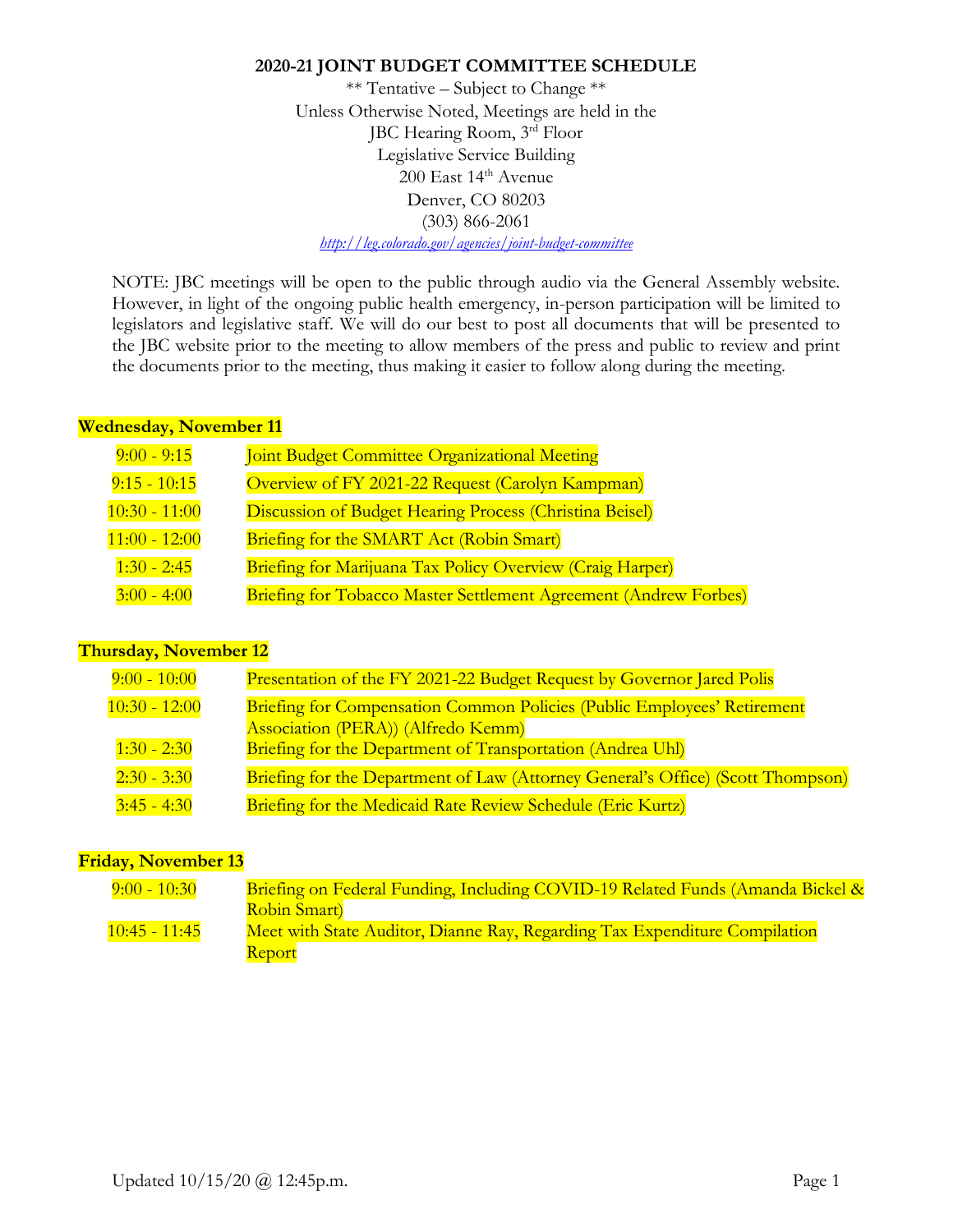\*\* Tentative – Subject to Change \*\* Unless Otherwise Noted, Meetings are held in the JBC Hearing Room, 3rd Floor Legislative Service Building 200 East 14<sup>th</sup> Avenue Denver, CO 80203 (303) 866-2061 *<http://leg.colorado.gov/agencies/joint-budget-committee>*

NOTE: JBC meetings will be open to the public through audio via the General Assembly website. However, in light of the ongoing public health emergency, in-person participation will be limited to legislators and legislative staff. We will do our best to post all documents that will be presented to the JBC website prior to the meeting to allow members of the press and public to review and print the documents prior to the meeting, thus making it easier to follow along during the meeting.

## **Monday, November 16**

| $9:00 - 11:00$  | Briefing for the Department of Natural Resources (Executive Director's Office/<br>Division of Parks & Wildlife/ Water Conservation Board/ Water Resources<br>Division) (Justin Brakke) & (Division of Reclamation, Mining & Safety/ Oil & Gas<br>Conservation Commission/ State Board of Land Commissioners/ Severance Tax |
|-----------------|----------------------------------------------------------------------------------------------------------------------------------------------------------------------------------------------------------------------------------------------------------------------------------------------------------------------------|
| $11:00 - 12:00$ | Policy) (Alfredo Kemm)<br>Briefing for the Department of Regulatory Agencies (Mitch Burmeister)                                                                                                                                                                                                                            |
| $1:30 - 2:30$   | Briefing for the Department of Public Safety (Executive Director's Office/ Colorado<br>State Patrol/ Division of Fire Prevention and Control/ Colorado Bureau of<br><b>Investigation/ School Safety Resource Center/ Homeland Security &amp; Emergency</b><br>Management) (Emily Hansen)                                   |

# **Tuesday, November 17**

| $9:00 - 10:30$  | <b>Briefing for the Department of Labor &amp; Employment (Amanda Bickel)</b> |
|-----------------|------------------------------------------------------------------------------|
| $10:45 - 12:00$ | Briefing for the Department of Personnel & Operating Common Policies (Tom    |
|                 | Dermody)                                                                     |
| $1:30 - 3:30$   | Briefing for the Department of Public Health & Environment (Andrew Forbes)   |

### **Wednesday, November 18**

| $9:00 - 12:00$ | Briefing for the Department of Human Services (Child Welfare/Youth Services/ |
|----------------|------------------------------------------------------------------------------|
|                | <b>Services for People with Disabilities</b> (Robin Smart)                   |

## **Friday, November 20**

| $9:00 - 10:30$  | Briefing for the Department of Human Services (Office of Operations/ Behavioral |
|-----------------|---------------------------------------------------------------------------------|
|                 | Health) (Christina Beisel)                                                      |
| $10:45 - 12:00$ | <b>Briefing for the Department of Local Affairs (Andrea Uhl)</b>                |
| $1:30 - 3:30$   | Briefing for the Department of Education (All Programs Except School Finance)   |
|                 | (Craig Harper)                                                                  |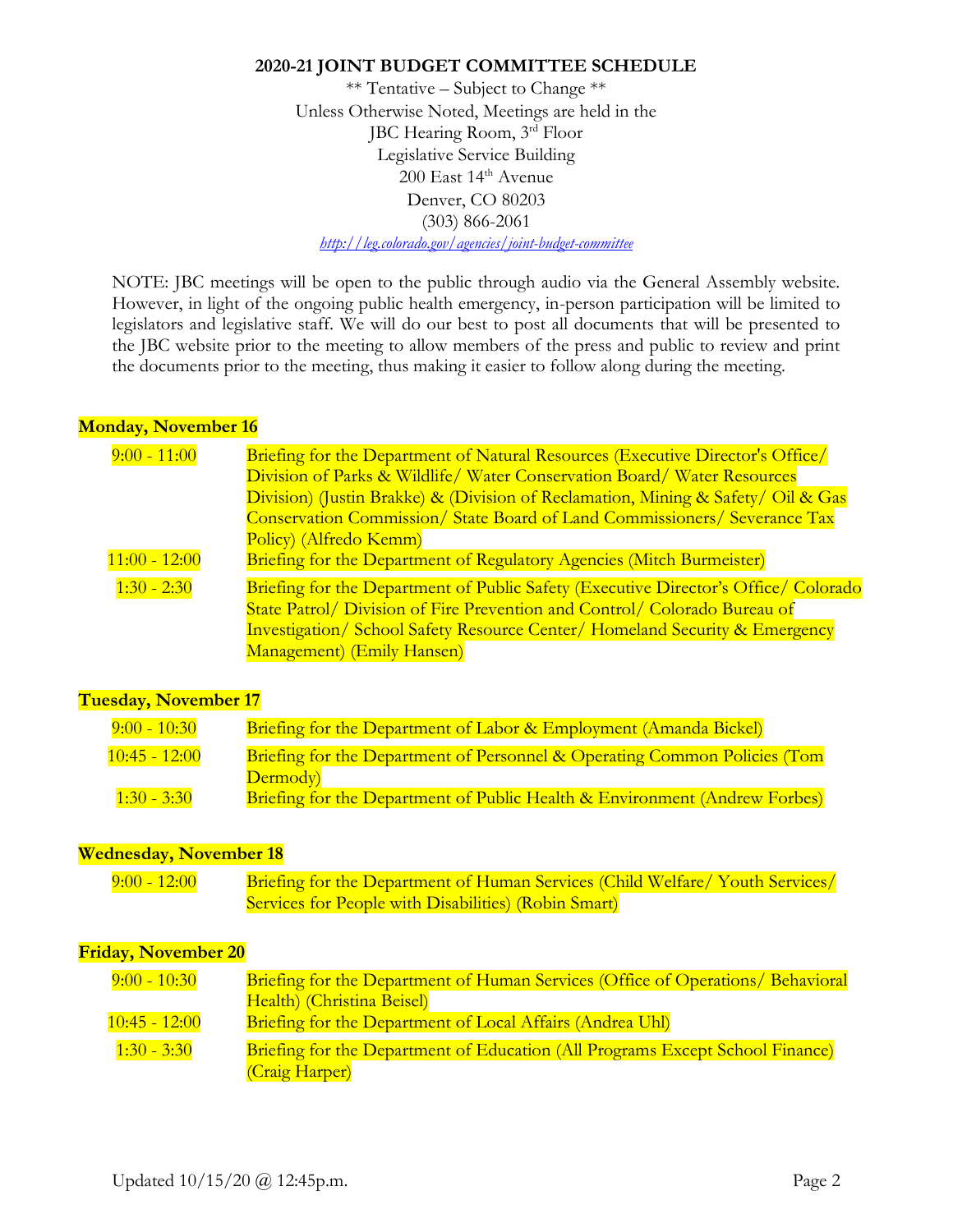\*\* Tentative – Subject to Change \*\* Unless Otherwise Noted, Meetings are held in the JBC Hearing Room, 3rd Floor Legislative Service Building 200 East 14<sup>th</sup> Avenue Denver, CO 80203 (303) 866-2061 *<http://leg.colorado.gov/agencies/joint-budget-committee>*

NOTE: JBC meetings will be open to the public through audio via the General Assembly website. However, in light of the ongoing public health emergency, in-person participation will be limited to legislators and legislative staff. We will do our best to post all documents that will be presented to the JBC website prior to the meeting to allow members of the press and public to review and print the documents prior to the meeting, thus making it easier to follow along during the meeting.

### **Monday, November 23 - Monday, November 30**

**The Joint Budget Committee will not Meet Monday, November 23rd - Monday, November 30th**

### **Tuesday, December 1**

| $9:00 - 10:30$  | Hearing for the Department of Transportation (Andrea Uhl)                      |
|-----------------|--------------------------------------------------------------------------------|
| $10:45 - 12:00$ | Hearing for the Department of Law (Attorney General's Office) (Scott Thompson) |
| $1:30 - 2:30$   | Hearing for the Public Employees' Retirement Association (PERA) (Alfredo Kemm) |

### **Wednesday, December 2**

| $9:00 - 9:30$   | <b>Briefing for Treasury (Mitch Burmeister)</b>                                |
|-----------------|--------------------------------------------------------------------------------|
| $9:30 - 10:00$  | Briefing for the Department of Military & Veterans Affairs (Emily Hansen)      |
| $10:00 - 12:00$ | Hearing for the Department of Natural Resources (Justin Brakke & Alfredo Kemm) |
| $1:30 - 2:30$   | Hearing for the Department of Regulatory Agencies (Mitch Burmeister)           |

### **Thursday, December 3**

| $2:00 - 3:30$ | Briefing for the Department of Public Safety (Division of Criminal Justice) (Justin  |
|---------------|--------------------------------------------------------------------------------------|
|               | Brakke)                                                                              |
| $3:30 - 5:00$ | <b>Briefing for the Department of Corrections (and Parole Board) (Justin Brakke)</b> |

### **Friday, December 4**

| $9:00 - 12:00$ | Briefing for the Department of Education (School Finance only) (Craig Harper)      |
|----------------|------------------------------------------------------------------------------------|
| $1:30 - 4:30$  | <b>Briefing for the Department of Human Services (Executive Director's Office/</b> |
|                | Information Technology Services/ County Administration/ Early Childhood/ Self      |
|                | Sufficiency Adult Assistance Programs (includes Old Age Pension Program)) (Tom     |
|                | Dermody)                                                                           |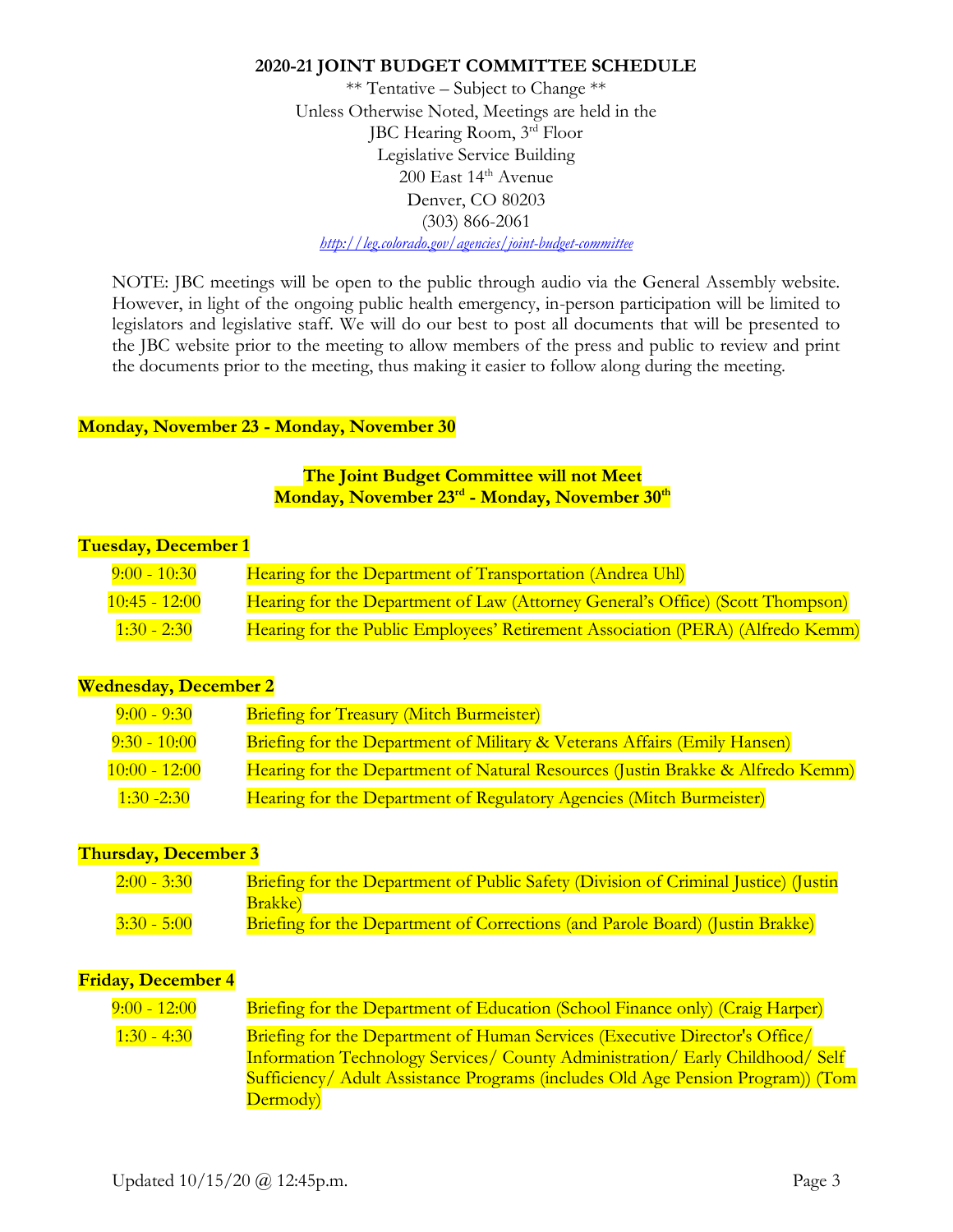\*\* Tentative – Subject to Change \*\* Unless Otherwise Noted, Meetings are held in the JBC Hearing Room, 3rd Floor Legislative Service Building 200 East 14<sup>th</sup> Avenue Denver, CO 80203 (303) 866-2061 *<http://leg.colorado.gov/agencies/joint-budget-committee>*

NOTE: JBC meetings will be open to the public through audio via the General Assembly website. However, in light of the ongoing public health emergency, in-person participation will be limited to legislators and legislative staff. We will do our best to post all documents that will be presented to the JBC website prior to the meeting to allow members of the press and public to review and print the documents prior to the meeting, thus making it easier to follow along during the meeting.

## **Monday, December 7**

| $9:00 - 10:30$     | Briefing for the Office of the Governor & OIT Common Policies (Scott Thompson) |
|--------------------|--------------------------------------------------------------------------------|
| $10:45 - 12:00$    | Hearing for the Department of Labor & Employment (Amanda Bickel)               |
| $1:30 - 2:30$      | <b>Briefing for the Department of Agriculture (Andrew Forbes)</b>              |
| <u>2:45 - 4:45</u> | Hearing for the Department of Personnel, Operating Common Policies &           |
|                    | Compensation Common Policies (Tom Dermody & Alfredo Kemm))                     |

# **Tuesday, December 8**

| $9:00 - 12:00$ | Hearing for the Department of Public Health & Environment (Andrew Forbes)        |
|----------------|----------------------------------------------------------------------------------|
| $2:00 - 5:00$  | Briefing for the Judicial Department and Independent Agencies (Christina Beisel) |

# **Wednesday, December 9**

| $9:00 - 10:30$  | <b>Briefing for the Department of Revenue (Executive Director's Office/ Taxation</b> |
|-----------------|--------------------------------------------------------------------------------------|
|                 | Business Group) (Alfredo Kemm) & (Information Technology Division/ Division of       |
|                 | Motor Vehicles/ Enforcement Business Group/ State Lottery Division) (Andrea          |
|                 | Uhl)                                                                                 |
| $10:30 - 12:00$ | Hearing for the Department of Local Affairs (Andrea Uhl)                             |
| $1:30 - 5:00$   | Hearing for the Department of Human Services (Child Welfare Youth Services)          |
|                 | Services for People with Disabilities/ Office of Operations/ Behavioral Health)      |
|                 | (Robin Smart & Christina Beisel)                                                     |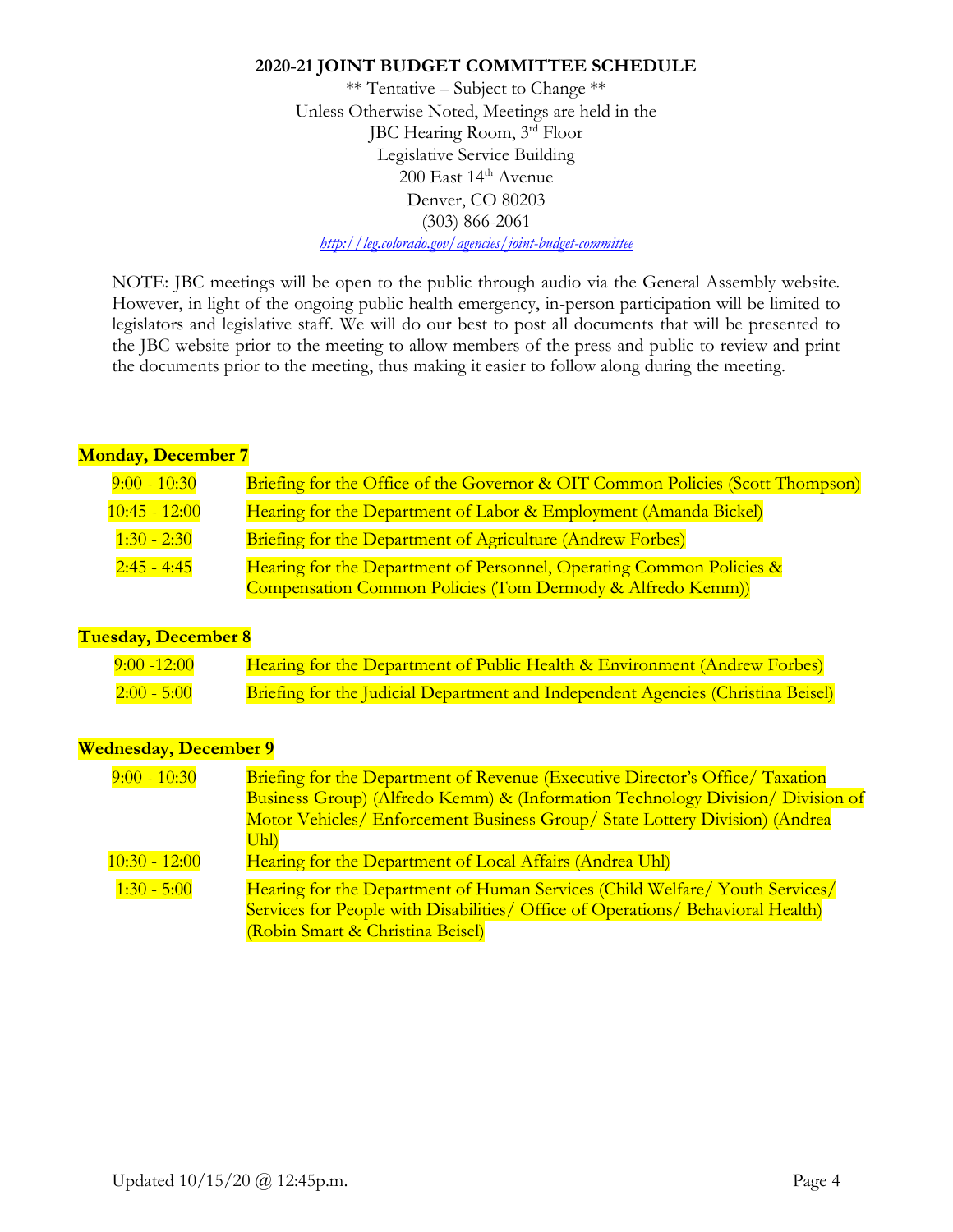\*\* Tentative – Subject to Change \*\* Unless Otherwise Noted, Meetings are held in the JBC Hearing Room, 3rd Floor Legislative Service Building 200 East 14<sup>th</sup> Avenue Denver, CO 80203 (303) 866-2061 *<http://leg.colorado.gov/agencies/joint-budget-committee>*

NOTE: JBC meetings will be open to the public through audio via the General Assembly website. However, in light of the ongoing public health emergency, in-person participation will be limited to legislators and legislative staff. We will do our best to post all documents that will be presented to the JBC website prior to the meeting to allow members of the press and public to review and print the documents prior to the meeting, thus making it easier to follow along during the meeting.

## **Thursday, December 10**

| $9:00 - 9:30$  | Meet with State Auditor, Dianne Ray, Regarding Recommendations Not Yet          |
|----------------|---------------------------------------------------------------------------------|
|                | <b>Implemented</b>                                                              |
| $9:45 - 12:00$ | Briefing for the Department of Health Care Policy and Financing (Executive      |
|                | Director's Office/ Medical Services Premiums/ Behavioral Health Community       |
|                | Programs/ Indigent Care Program/ Other Medical Services) (Eric Kurtz) & (Office |
|                | of Community Living) (Robin Smart)                                              |
| $1:30 - 5:00$  | <b>Continuation of Health Care Policy and Financing Briefings</b>               |

# **Monday, December 14**

| $9:00 - 10:00$  | Briefing for Capital Construction Information Technology Projects (Alfredo Kemm)  |
|-----------------|-----------------------------------------------------------------------------------|
| $10:00 - 11:00$ | <b>Hearing for Treasury (Mitch Burmeister)</b>                                    |
| $11:00 - 12:00$ | Hearing for the Department of Military & Veterans Affairs (Emily Hansen)          |
| $1:30 - 5:00$   | Briefing for the Department of Higher Education & Capital Construction (Capital   |
|                 | Renewal and Recapitalization, and Capital Expansion: Higher Education Facilities) |
|                 | (Amanda Bickel)                                                                   |

### **Tuesday, December 15**

| $9:00 - 10:30$  | Hearing for the Department of Public Safety (Executive Director's Office/ Colorado     |
|-----------------|----------------------------------------------------------------------------------------|
|                 | State Patrol/ Division of Fire Prevention and Control/ Colorado Bureau of              |
|                 | <b>Investigation/ School Safety Resource Center/ Homeland Security &amp; Emergency</b> |
|                 | Management) (Emily Hansen)                                                             |
| $10:45 - 12:00$ | Hearing for the Department of Public Safety (Division of Criminal Justice) (Justin     |
|                 | <b>Brakke</b> )                                                                        |
| $2:00 - 4:00$   | Hearing for the Department of Corrections (Justin Brakke)                              |
| $4:00 - 4:30$   | Hearing for the Parole Board (Justin Brakke)                                           |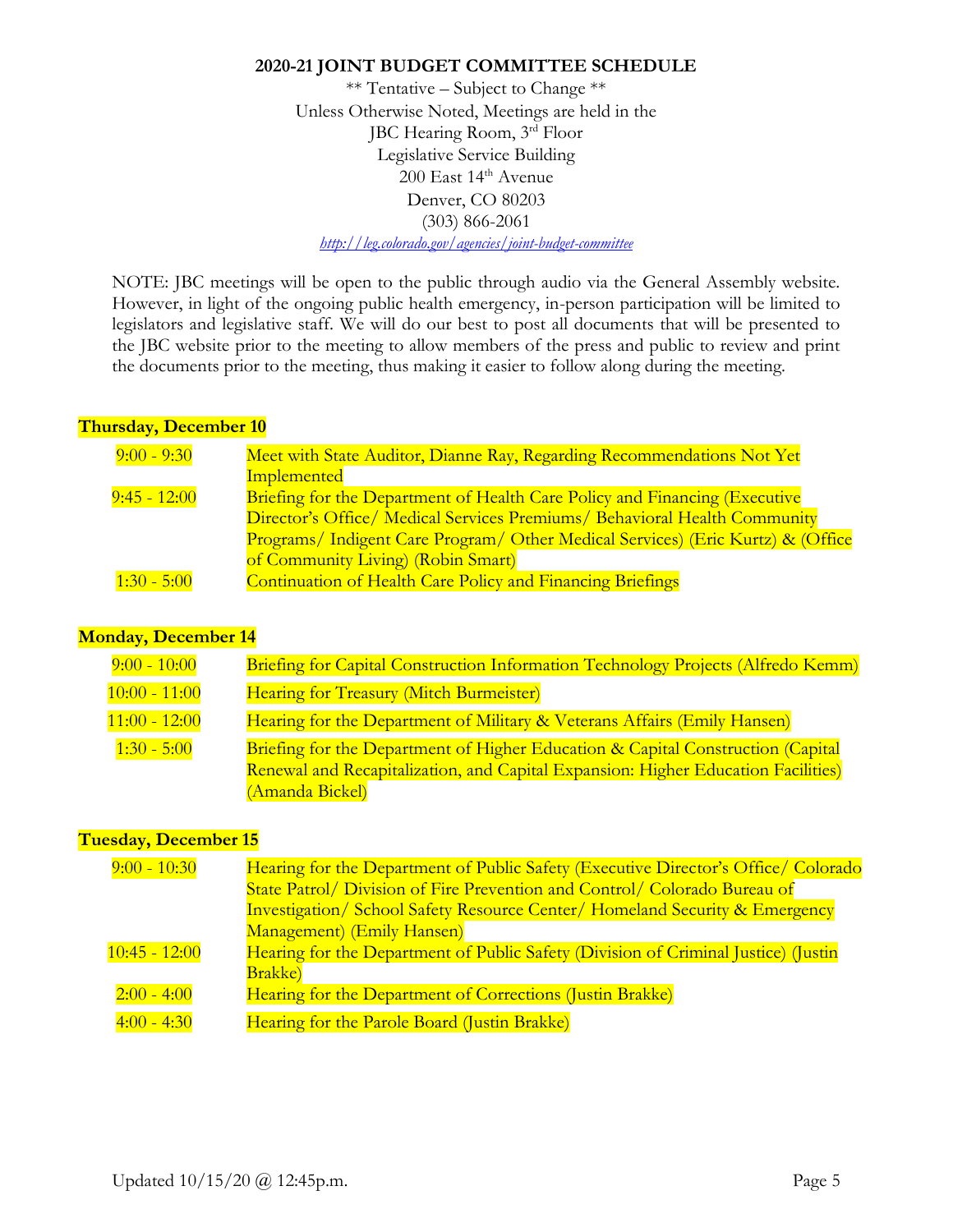\*\* Tentative – Subject to Change \*\* Unless Otherwise Noted, Meetings are held in the JBC Hearing Room, 3rd Floor Legislative Service Building 200 East 14<sup>th</sup> Avenue Denver, CO 80203 (303) 866-2061 *<http://leg.colorado.gov/agencies/joint-budget-committee>*

NOTE: JBC meetings will be open to the public through audio via the General Assembly website. However, in light of the ongoing public health emergency, in-person participation will be limited to legislators and legislative staff. We will do our best to post all documents that will be presented to the JBC website prior to the meeting to allow members of the press and public to review and print the documents prior to the meeting, thus making it easier to follow along during the meeting.

### **Wednesday, December 16**

| $9:00 - 12:00$ | Hearing for the Department of Education (Craig Harper)                                |
|----------------|---------------------------------------------------------------------------------------|
| $1:30 - 2:00$  | Continuation of the Department of Education Hearing                                   |
| $2:30 - 4:00$  | <b>Briefing for Capital Construction (Controlled Maintenance/ Capital Renewal and</b> |
|                | Recapitalization, and Capital Expansion: State Facilities Other Than Higher           |
|                | Education) (Alfredo Kemm)                                                             |

## **Thursday, December 17**

| $9:00 - 9:45$   | <b>Briefing for the Department of State (Mitch Burmeister)</b>                  |
|-----------------|---------------------------------------------------------------------------------|
| $10:00 - 12:00$ | Hearing for the Department of Human Services (Executive Director's Office/      |
|                 | Information Technology Services/ County Administration/ Early Childhood/ Self   |
|                 | Sufficiency Adult Assistance Programs (includes Old Age Pension Program)) (Tom  |
|                 | Dermody)                                                                        |
| $1:30 - 5:00$   | Hearing for the Judicial Department and Independent Agencies (Christina Beisel) |

### **Friday, December 18**

| $9:00 - 10:30$  | December Revenue Forecast with Legislative Council Staff & the Office of State      |
|-----------------|-------------------------------------------------------------------------------------|
|                 | <b>Planning and Budgeting Staff</b>                                                 |
| $10:30 - 11:30$ | Legislative Council Staff Presentation of Projections for K-12 Education Enrollment |
|                 | and School District Property Tax Revenues & the Departments of Corrections, and     |
|                 | Human Services (Division of Youth Services) Populations                             |

**Monday, December 21 - Tuesday, January 5**

**The Joint Budget Committee will not Meet Monday, December 21st - Tuesday, January 5th**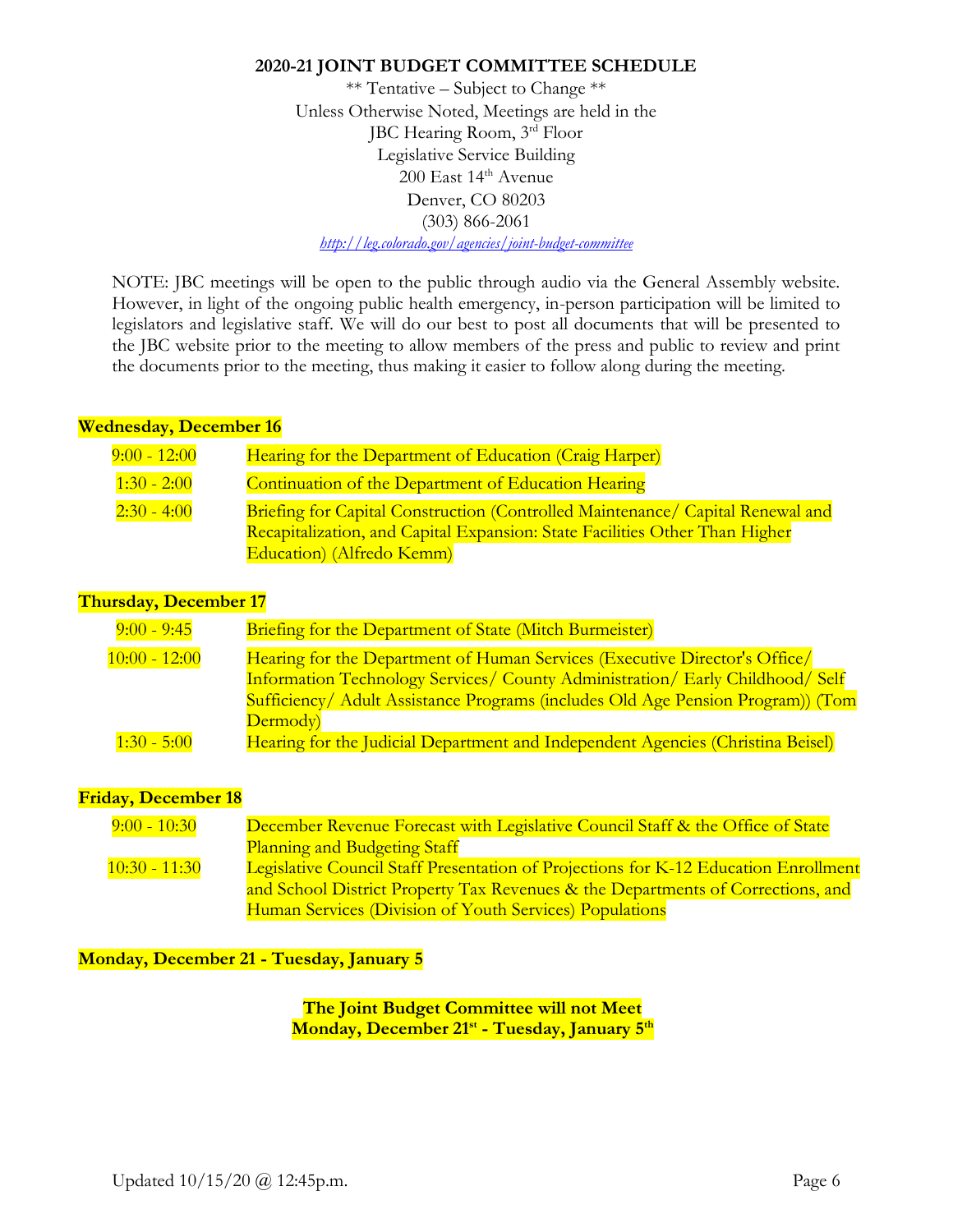\*\* Tentative – Subject to Change \*\* Unless Otherwise Noted, Meetings are held in the JBC Hearing Room, 3rd Floor Legislative Service Building 200 East 14<sup>th</sup> Avenue Denver, CO 80203 (303) 866-2061 *<http://leg.colorado.gov/agencies/joint-budget-committee>*

NOTE: JBC meetings will be open to the public through audio via the General Assembly website. However, in light of the ongoing public health emergency, in-person participation will be limited to legislators and legislative staff. We will do our best to post all documents that will be presented to the JBC website prior to the meeting to allow members of the press and public to review and print the documents prior to the meeting, thus making it easier to follow along during the meeting.

## **Wednesday, January 6, 2021**

| $9:00 - 12:00$ | Hearing for the Office of the Governor & OIT Common Policies (Scott Thompson) |
|----------------|-------------------------------------------------------------------------------|
| $1:30 - 2:30$  | Hearing for the Department of State (Mitch Burmeister)                        |
| $2:30 - 3:30$  | Hearing for the Department of Agriculture (Andrew Forbes)                     |

# **Thursday, January 7**

| $9:00 - 12:00$           | Hearing for the Department of Health Care Policy and Financing (Executive<br>Director's Office/ Medical Services Premiums/ Behavioral Health Community |
|--------------------------|--------------------------------------------------------------------------------------------------------------------------------------------------------|
|                          | Programs/ Indigent Care Program/ Other Medical Services) (Eric Kurtz) & (Office                                                                        |
|                          | of Community Living) (Robin Smart)                                                                                                                     |
| $1:30 - 5:00$            | Continuation of the Department of Health Care Policy and Financing Hearing                                                                             |
|                          |                                                                                                                                                        |
|                          |                                                                                                                                                        |
| <b>Friday, January 8</b> |                                                                                                                                                        |
| $9:00 - 11:00$           | Hearing for the Department of Revenue (Executive Director's Office/Taxation                                                                            |
|                          | Business Group) (Alfredo Kemm) & (Information Technology Division/ Division of                                                                         |
|                          | Motor Vehicles/ Enforcement Business Group) (Andrea Uhl)                                                                                               |
| $11:15 - 11:45$          | Hearing for the Department of Revenue (State Lottery Division) (Andrea Uhl)                                                                            |

# **Monday, January 11**

1:30 - 4:30 Hearing for the Department of Higher Education (Including Higher Education Capital Construction), Colorado Commission on Higher Education and History Colorado (Amanda Bickel) **Day 1 of 3**